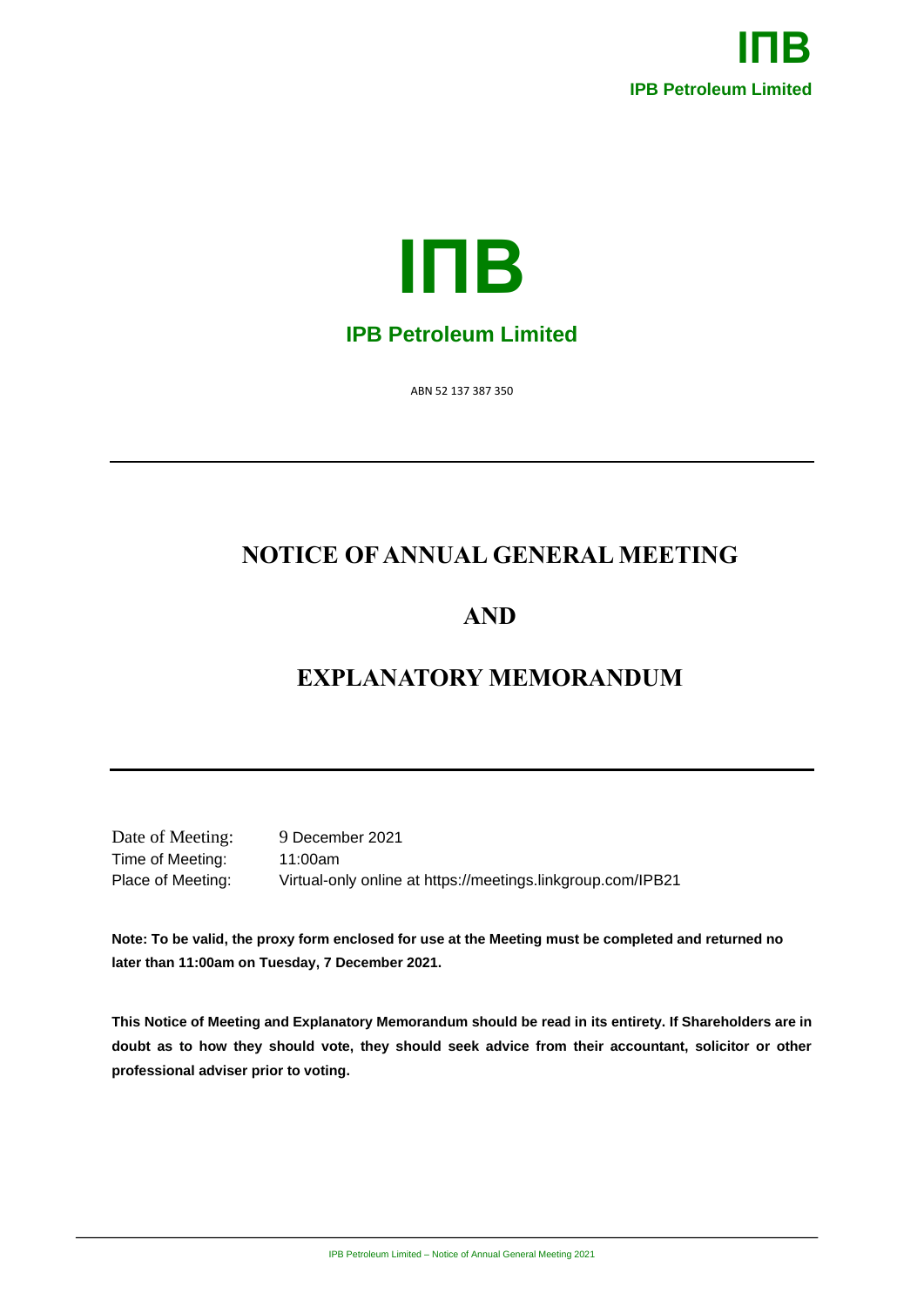**Dear Shareholder,**

**On behalf of the Directors of IPB Petroleum Limited (the Company or IPB), I am pleased to invite you to attend the 2021 Annual General Meeting (AGM or Meeting) of the Company. Enclosed is the Notice of Meeting that sets out the business of the AGM.**

**IPB's AGM will be held on Thursday 9 December 2021 commencing at 11.00am.**

**Due to the restrictions imposed by the Australian and State Governments as a result of the COVID-19 pandemic, the meeting will be held as a virtual-only meeting. The IPB's Board's goal remains to ensure investor engagement and encourage investor participation in our AGM and technology will enable this.**

**All IPB shareholders can participate in the AGM through the online platform at https://meetings.linkgroup.com/IPB21. Further details on how to participate in the AGM online are set out in the attached Notice of Meeting and in the Online Platform Guide. The Online Platform Guide provides details about how to ensure your browser is compatible with the online platform, as well as a step by step guide to successfully log in and navigate the site. The Online Platform Guide will be released to the ASX and is also available on our website at http://www.ipbpet.com.au (under Investors).**

**I encourage you to complete and return the enclosed Proxy Form no later than 11.00am on Tuesday, 7 December 2021 in one of the ways specified in the Notice of Meeting and on the Proxy Form.**

**Please read the enclosed Notice of Meeting (including the Explanatory Notes) and the Proxy Form and consider how to vote on each resolution by marking either the "For" box, the "Against" box or the "Abstain" box on the Proxy Form. Subject to the abstentions noted in the Explanatory Notes, the Directors of IPB Petroleum unanimously recommend that shareholders vote in favour of all resolutions.**

**Shareholders participating in the AGM through the online platform will have the opportunity to submit questions to the Board and IPB's external auditors during the AGM. If you would like to ask a question prior to the AGM, please do so through our Investor Centre (login via www.linkmarketservices.com.au).**

**Thank you for your continued support of IPB Petroleum. I look forward to the opportunity to engage with you at our AGM.**

**Yours sincerely,**

**Mr Bruce G McKay Chairman**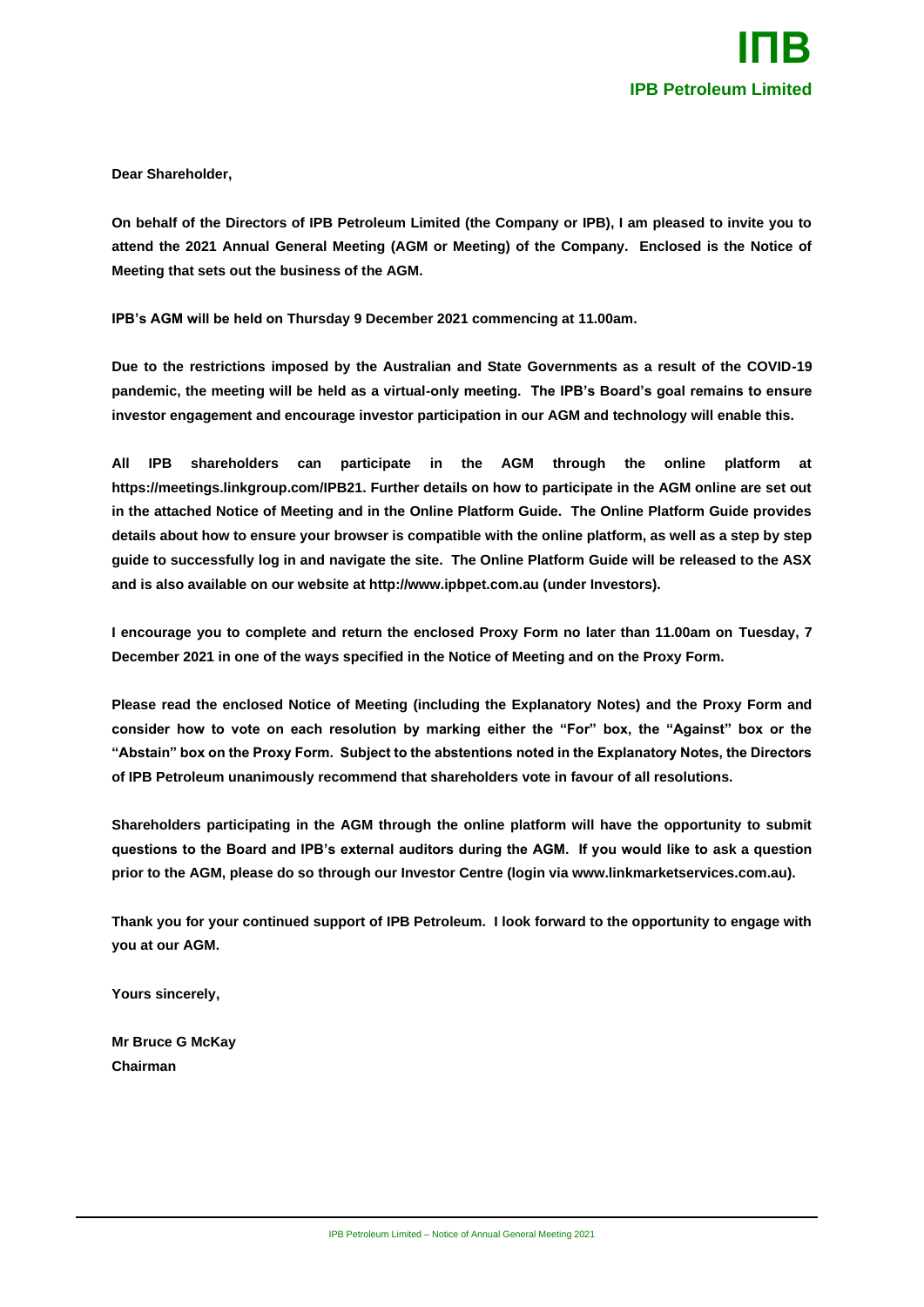

## **IPB Petroleum Limited**

#### ABN 52 137 387 350

# **NOTICE OF ANNUAL GENERAL MEETING**

NOTICE IS HEREBY GIVEN that the 2021 Annual General Meeting of IPB Petroleum Limited (the **Company** or **IPB**) will be held as a virtual-only meeting, due to the restrictions imposed by the Australian and State Governments on Thursday 9 December 2021 at 11:00am.

## **ORDINARY BUSINESS**

## **Annual Financial Report**

To receive and consider the Financial Report of the Company and the related reports of the Directors and Auditor in respect of the financial year ended 30 June 2021.

## **Resolution 1 Adoption of the Remuneration Report**

To consider and, if thought fit, to pass the following resolution as an ordinary resolution:

"*That the Remuneration Report of the Company for the year ended 30 June 2021, as set out in the Directors' Report of the Annual Report, be adopted*."

A voting exclusion statement for this Resolution is set out below.

## **Resolution 2 Re-election of Director - Mr Geoffrey King**

To consider and, if thought fit, to pass the following resolution as an ordinary resolution:

*"That Mr Geoffrey King, who being eligible, offers himself for election in accordance with Section 201H(3) of the Corporations Act, 2001 be re-elected as a director*."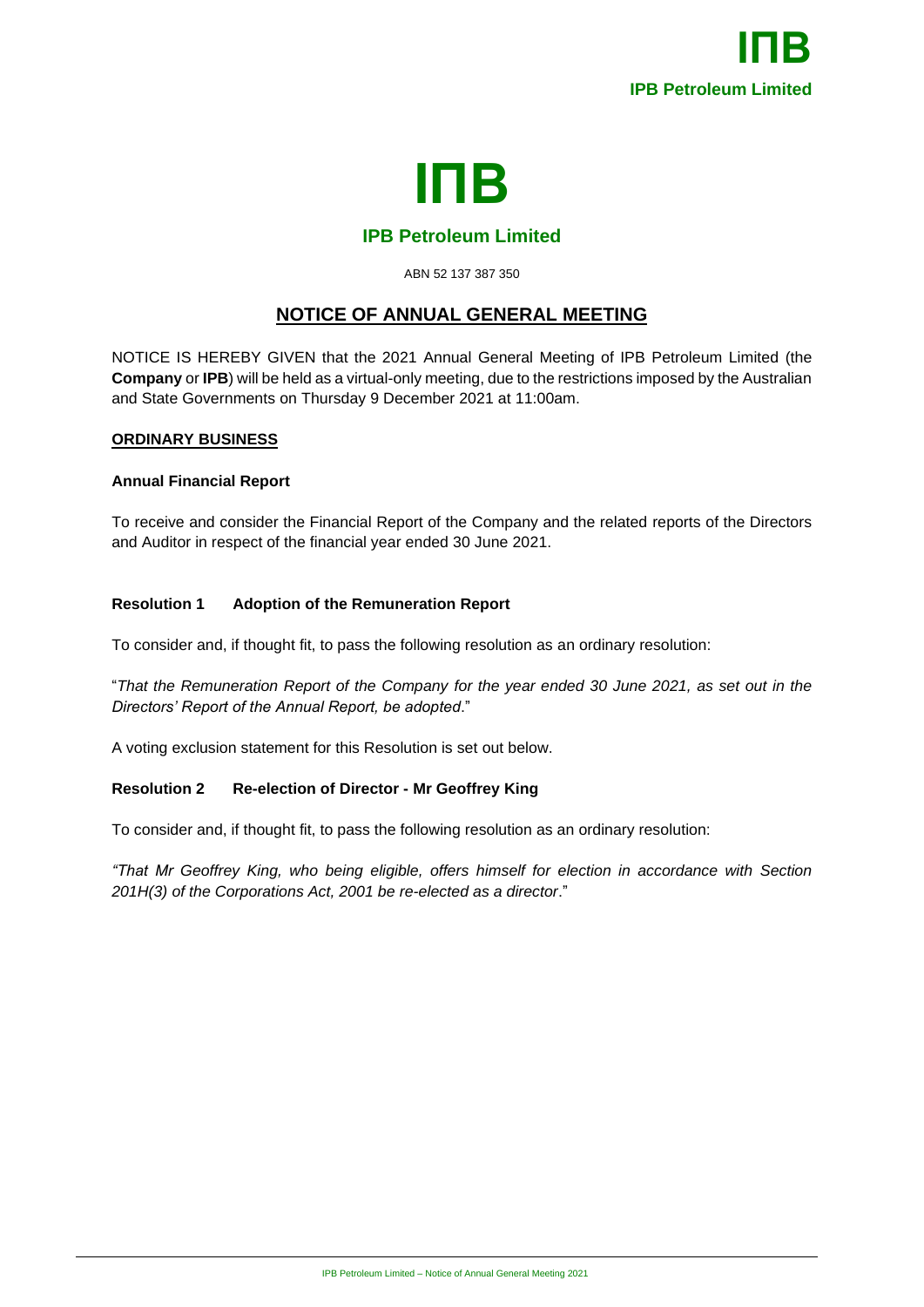

## **Resolution 3 Ratification of Issue of Placement Shares - Listing Rule 7.1**

To consider and, if thought fit, to pass the following resolution as an ordinary resolution:

"*That, pursuant to and in accordance with Listing Rules 7.4 and for all other purposes, Shareholders ratify the issue of 21,314,513 Shares at an issue price of \$0.0175 per Share on the terms and conditions in the Explanatory Memorandum."*

A voting exclusion statement for this Resolution is set out below.

#### **SPECIAL BUSINESS**

#### **Resolution 4 Approval of Additional 10% Placement Capacity.**

To consider and, if thought fit, to pass the following resolution as a **special** resolution:

*"That, for the purposes of ASX Listing Rule 7.1A and for all other purposes, Shareholders approve the issue of Securities up to 10% of the issued capital of the Company (at the time of the issue) calculated in accordance with the formula prescribed in ASX Listing Rule 7.1A.2 and on the terms and conditions described in the Explanatory Memorandum accompanying this Notice of Meeting."*

A voting exclusion statement for this Resolution is set out below.

## **Voting Exclusion Statements**

The Corporation Act and the ASX Listing Rules require that certain persons must not vote, and the Company must disregard any votes cast by certain persons, on certain resolutions to be considered at the meeting. These voting exclusions are as follows:

Resolutions 1, 3 and 4

**Resolution 1:** In accordance with the Corporations Act, the Company will disregard any votes cast on Resolution 1 by or on behalf of a Director (Note: Directors co-incidentally constitute the Company's total Key Management Personnel) and any closely related party of such a Director. Closely related party is defined in the Corporations Act and includes a spouse, dependent and certain other close family members, as well as any companies controlled by the Director.

However, the Company may not disregard a vote if the vote is cast as a proxy for a person entitled to vote on Resolution 1:

- In accordance with a direction as to how to vote on the proxy; or
- By the Chair pursuant to an express authorization to exercise the proxy even if Resolution 1 is connected directly or indirectly with the remuneration of a Director.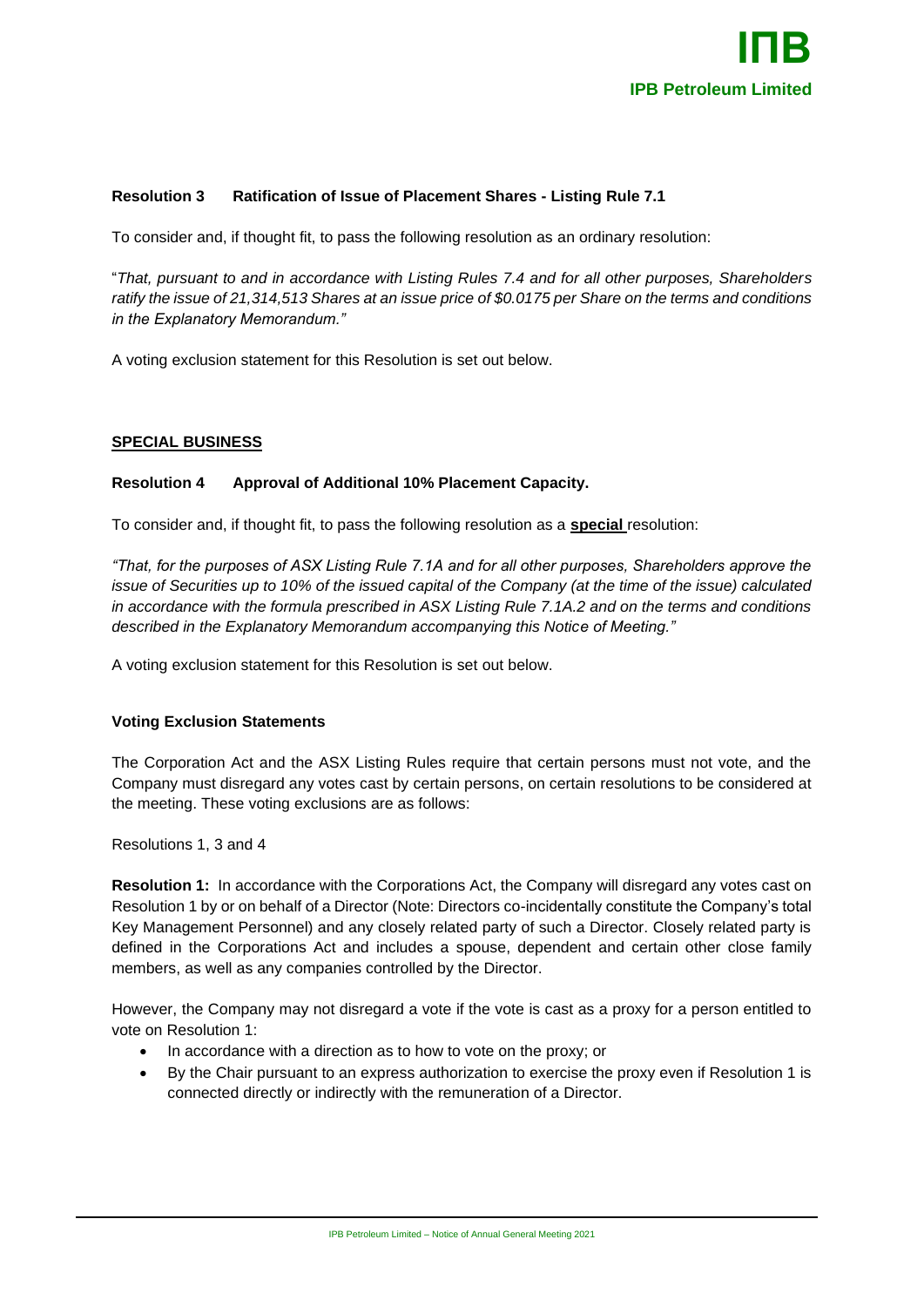**Resolution 3:** The Company will disregard any votes cast in favour of Resolution 3 by a person or persons or an associate of a persons or persons who participated in the issue of Placement Shares on 6 August 2021 under Listing Rule 7.1 or Listing Rule 7.1A.

The Company will not disregard a vote on Resolution 3 if:

- It is cast by a person as proxy for a person who is entitled to vote, in accordance with the directions on the Proxy Form; or
- It is cast by the Chairman as proxy for a person who is entitled to vote, in accordance with a direction on the Proxy Form to vote as the Chairman decides or;
- A holder acting solely in a nominee, trustee, custodial or other fiduciary capacity on behalf of a beneficiary provided the following conditions are met:
	- The beneficiary provides written confirmation to the holder that the beneficiary is not excluded from voting, and is not an associate of a person excluded from voting, on the resolution; and
	- $\circ$  The holder votes on the resolution in accordance with the directions given by the beneficiary to the holder to vote in that way.

## **Resolution 4:** Approval of Additional 10% Placement Capacity

The Company will disregard any votes cast by any person in favour of Resolution 4 who may participate in an issue of securities that are issued pursuant to an approval granted by this resolution and any person who might obtain a material benefit, except a benefit solely in the capacity of a holder of ordinary securities, if this resolution is passed, and any associate of such a person. However, as at the date of this Notice, the Company has not invited any existing Shareholder to participate in an issue of Securities under ASX Listing Rule 7.1A. Therefore, no existing Shareholders will be excluded from voting on Resolution 4.

A person may cast a vote on Resolution 4 if:

- the person is acting as proxy for a person who is entitled to vote and the proxy form specifies how the proxy is to vote; or
- the person is the Chairman of the meeting acting as a proxy for the person who is entitled to vote and who does not specify the way the proxy is to vote.
- A holder acting solely in a nominee, trustee, custodial or other fiduciary capacity on behalf of a beneficiary provided the following conditions are met:
	- $\circ$  The beneficiary provides written confirmation to the holder that the beneficiary is not excluded from voting, and is not an associate of a person excluded from voting, on the resolution; and
	- $\circ$  The holder votes on the resolution in accordance with the directions given by the beneficiary to the holder to vote in that way.

## **Other business**

To conduct any other business that may be properly brought before the Meeting.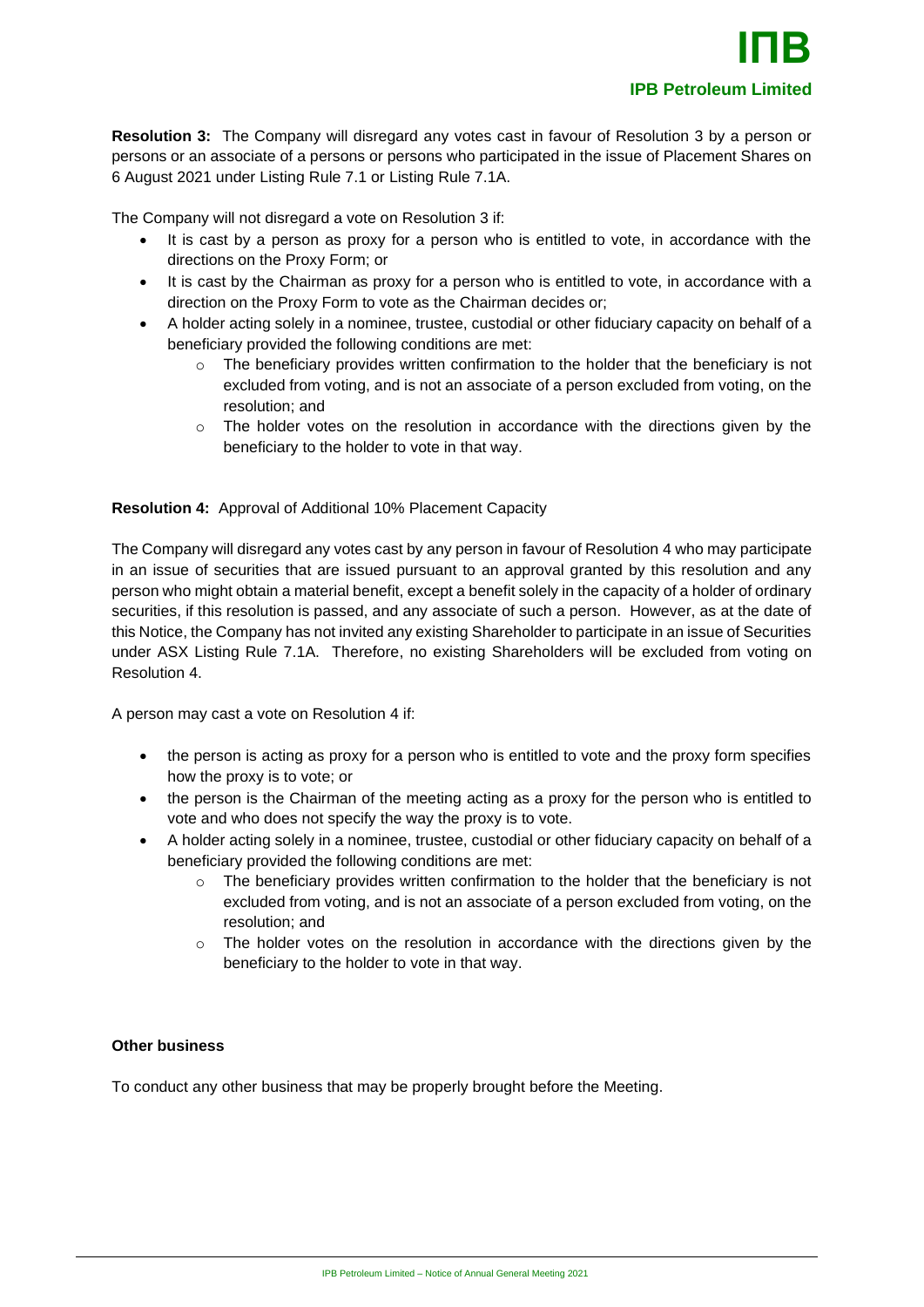# **NOTES TO THE NOTICE OF ANNUAL GENERAL MEETING**

These Notes form part of the Notice of Meeting.

### **Right to Vote**

The Directors have determined that, for the purpose of voting at the meeting, members are those persons who are the registered holders of shares at 7.00pm (Melbourne Time) on 7 December 2021.

Each member entitled to attend and vote at the meeting may vote by:

- (a) attending the meeting in person; or
- (b) appointing a proxy to attend and vote at the meeting on their behalf.

#### **Appointment of Proxies**

A Proxy Form accompanies this Notice of Annual General Meeting. A shareholder who is entitled to attend and vote at the meeting is entitled to appoint no more than two proxies to attend and vote in their place. A proxy may be either an individual or a corporation, and need not be a shareholder of the Company.

A single proxy exercises all voting rights. Where a shareholder wishes to appoint two proxies, an additional proxy form may be obtained by contacting the Company's Share Registry, or the shareholder may copy the enclosed Proxy Form. A shareholder appointing two proxies may specify the proportion or number of votes each proxy is appointed to exercise. If a shareholder appoints two proxies and does not specify each proxy's voting rights, the rights are deemed to be 50% each. Fractions of votes are to be disregarded. Where two proxies are appointed, neither may vote on a show of hands.

A proxy need not vote in that capacity on a show of hands on any resolution nor (unless the proxy is the Chairman of the Meeting) on a poll. However, if the proxy's appointment specifies the way to vote on a resolution, and the proxy decides to vote in that capacity on that resolution, the proxy must vote the way specified (subject to the other provisions of these Notes, including the voting exclusions noted above). If a proxy does not attend the meeting, then the Chairman of the Meeting will be taken to have been appointed as the proxy of the relevant shareholder in respect of the meeting.

If the Chairman of the Meeting is appointed, or taken to be appointed, as a proxy, but the appointment does not specify the way to vote on a resolution, then the Chairman intends to exercise the relevant shareholder's votes in favour of the relevant resolution (subject to the other provisions of these Notes, including the voting exclusions noted above).

Alternatively, you may register your proxy or proxy instructions electronically at the Share Registry website www.linkmarketservices.com.au.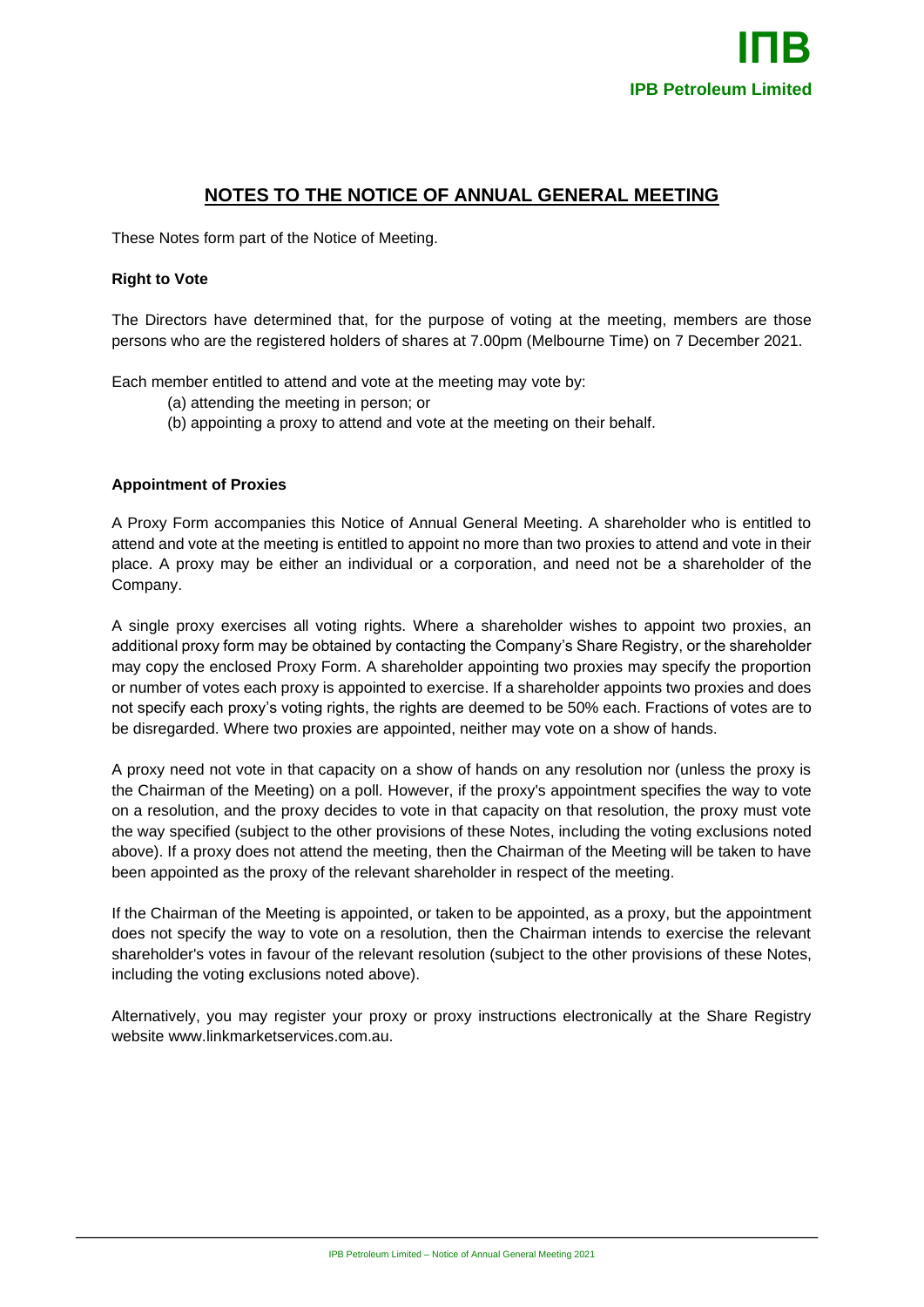

#### **Direction to Chairman for Resolutions 1 to 4**

If the Chairman of the Meeting is appointed, or taken to be appointed, as a proxy, a shareholder can direct the Chairman of the Meeting to vote for or against, or to abstain from voting on Resolutions 1 to 4 by marking the appropriate boxes opposite the resolutions in the Proxy Form. However, if the Chairman of the Meeting is a proxy and the relevant shareholder does not mark any of the boxes opposite Resolutions 1 to 4 the relevant shareholder will be directing and expressly authorising the Chairman to vote in favour of the Resolutions 1 to 4 even though some of the Resolutions are connected directly or indirectly with the remuneration of the Directors, also constituting the Company's Key Management Personnel.

#### **Lodging Proxy Forms**

For an appointment of a proxy to be effective, the proxy's appointment (and, if the appointment is signed by an attorney, the authority under which it was signed or a certified copy of the authority) must be received by Company's share registry by 11:00am on 7 December 2021.

Proxy Forms and corporate appointment of representative forms may be lodged by posting, delivery or facsimile to the Company's share registry as follows:

by delivery (by hand, mail, or facsimile) to the IPB Petroleum Limited share registry:

Link Market Services Limited 1A Homebush Bay Drive Rhodes NSW 2138 Australia Facsimile: +61 2 92870309

Or

Level 12 680 George Street Sydney NSW 2000 Australia Facsimile +61 2 92870309

#### **Corporate shareholders**

A Shareholder which is a body corporate and which is entitled to attend and vote at the Meeting, or a proxy which is a body corporate and which is appointed by a Shareholder entitled to attend and vote at the Meeting, may appoint a person to act as its representative in accordance with section 250D of the Corporations Act. The representative must present satisfactory evidence that they are authorised to act as the company's representative prior to admission to the Meeting. The authorisation may be effective either for this Meeting only or for all meetings of the Company.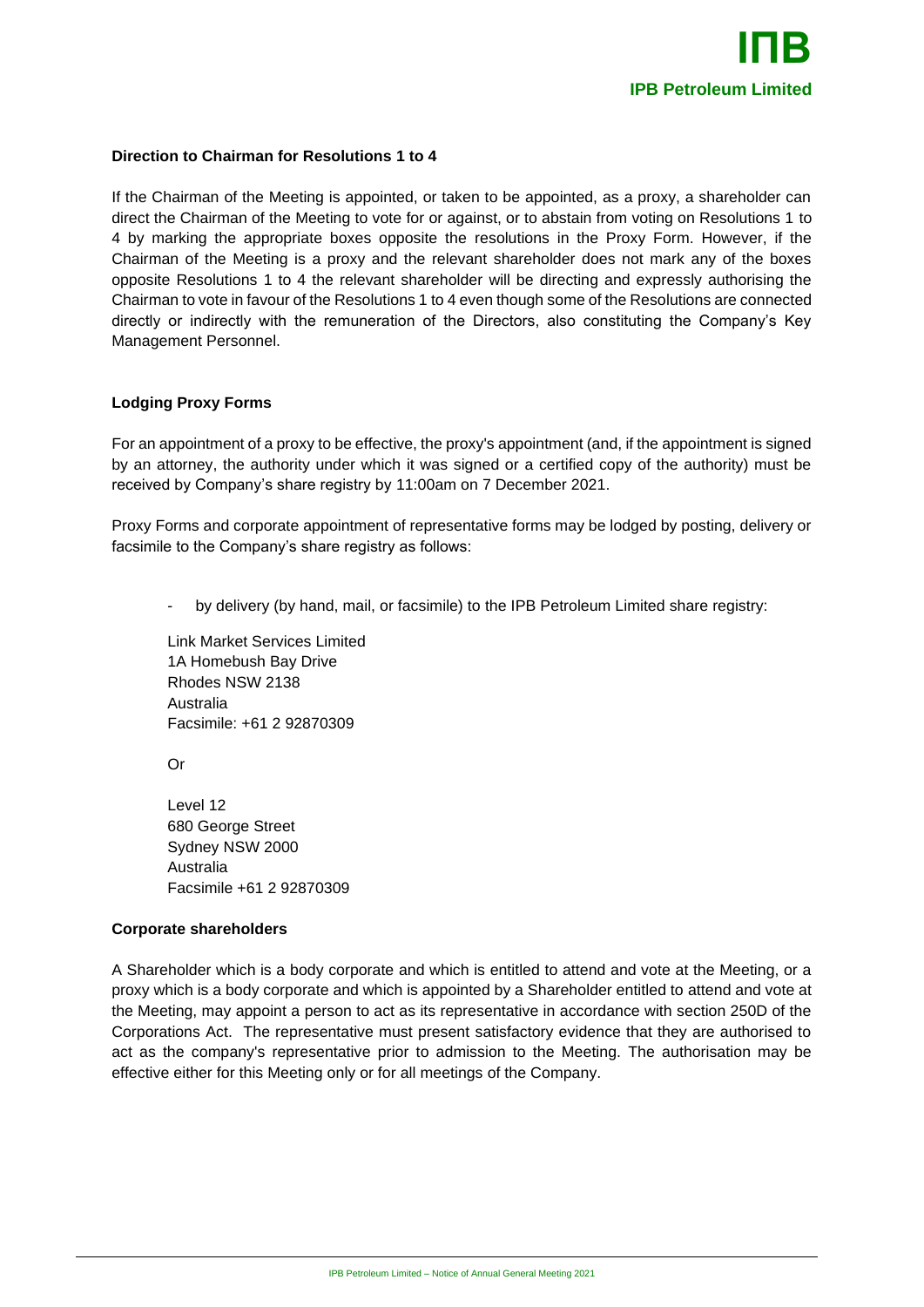## **Attending the Meeting**

Your participation in the Annual General Meeting is important to us and we invite all shareholders and proxy holders to participate in the AGM virtually via the online platform at https://meetings.linkgroup.com/IPB21. To do this, you will need a desktop or mobile/tablet device with internet access, and you will need to provide your details (including Shareholder Reference Number (SRN) or Holder Identification Number (HIN)) to be verified as a security holder or proxy holder.

The online platform will allow you to listen to the proceedings, view the presentations and ask questions of the Board and vote in real-time. Please note that each resolution considered at the Meeting will be determined on a poll.

We recommend logging in to the online platform at least 15 minutes prior to the scheduled start time for the AGM using the instructions provided in the Notice of Meeting and in the Online Platform Guide provides details about how to ensure your browser is compatible with the online platform, as well as a step by step guide to successfully log in and navigate the site. The Online Platform Guide will be released to the ASX and is also available on our website at http://www.ipbpet.com.au (under Investors).

## **Questions from Shareholders**

There are two ways to ask the Directors or the Auditor a question:

1. In Writing

By post, facsimile or email to the Company Secretary, IPB Petroleum Limited at: Suite 307 530 Little Collins Street Melbourne VIC 3000 Australia Facsimile: 61+ 3 96212766 Email: [admin@ipbpet.com.au](mailto:admin@ipbpet.com.au)

2. Attend the meeting

Shareholders have the opportunity to participate in the Meeting virtually through the online platform at [https://meetings.linkgroup.com/IPB21.](https://agmlive.link/IPB21) The online platform will allow you to listen to the proceedings, view the presentations and ask questions of the Board and vote in real-time. Please note that each resolution considered at the Meeting will be determined on a poll. Questions to the Company should relate to matters that are relevant to the Meeting, including matters arising from the 2021 Annual Report and general questions regarding the Company's management or performance. Written questions to the Auditor should relate to the conduct of the audit or the content of the Auditor's Report.

*Please note that written questions to the Company should be received no later than 11:00am (Melbourne time) on Friday, 3 December 2021. Questions to the Auditor must be received no later than five (5) business days before the Meeting, being Thursday, 2 December 2021.*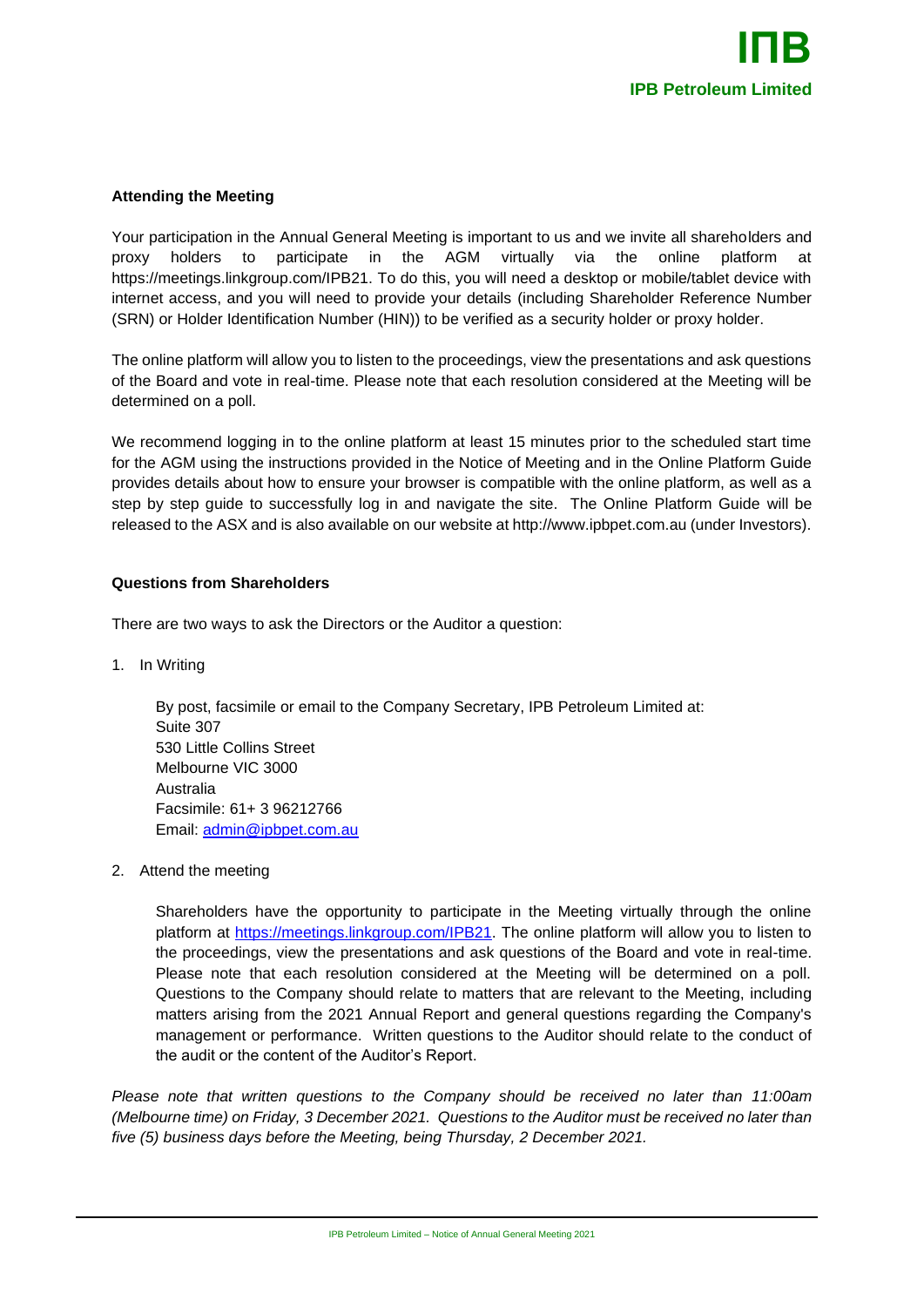

The Company is required by law to forward all questions to the Auditor, from which the Auditor is required to prepare a list of those questions that are considered to be relevant to the conduct of the audit or the content of the Auditor's Report. The Auditor may omit questions that are the same in substance to other questions. The list of questions prepared by the Auditor will be available on the Company's website, [www.ipbpet.com.au](http://www.ipbpet.com.au/) prior to the Meeting. In addition, copies of the list of questions will be available at the Meeting.

The Chairman of the Meeting will answer as many of the frequently asked questions submitted to the Company as possible at the Meeting.

#### **Explanatory Memorandum**

The accompanying Explanatory Memorandum forms part of this Notice of Annual General Meeting and should be read in conjunction with it. A Glossary of terms used in this Notice of Annual General Meeting and Explanatory Memorandum is contained in the Explanatory Memorandum.

By order of the Board

Martin Warwick Company Secretary 5 November 2021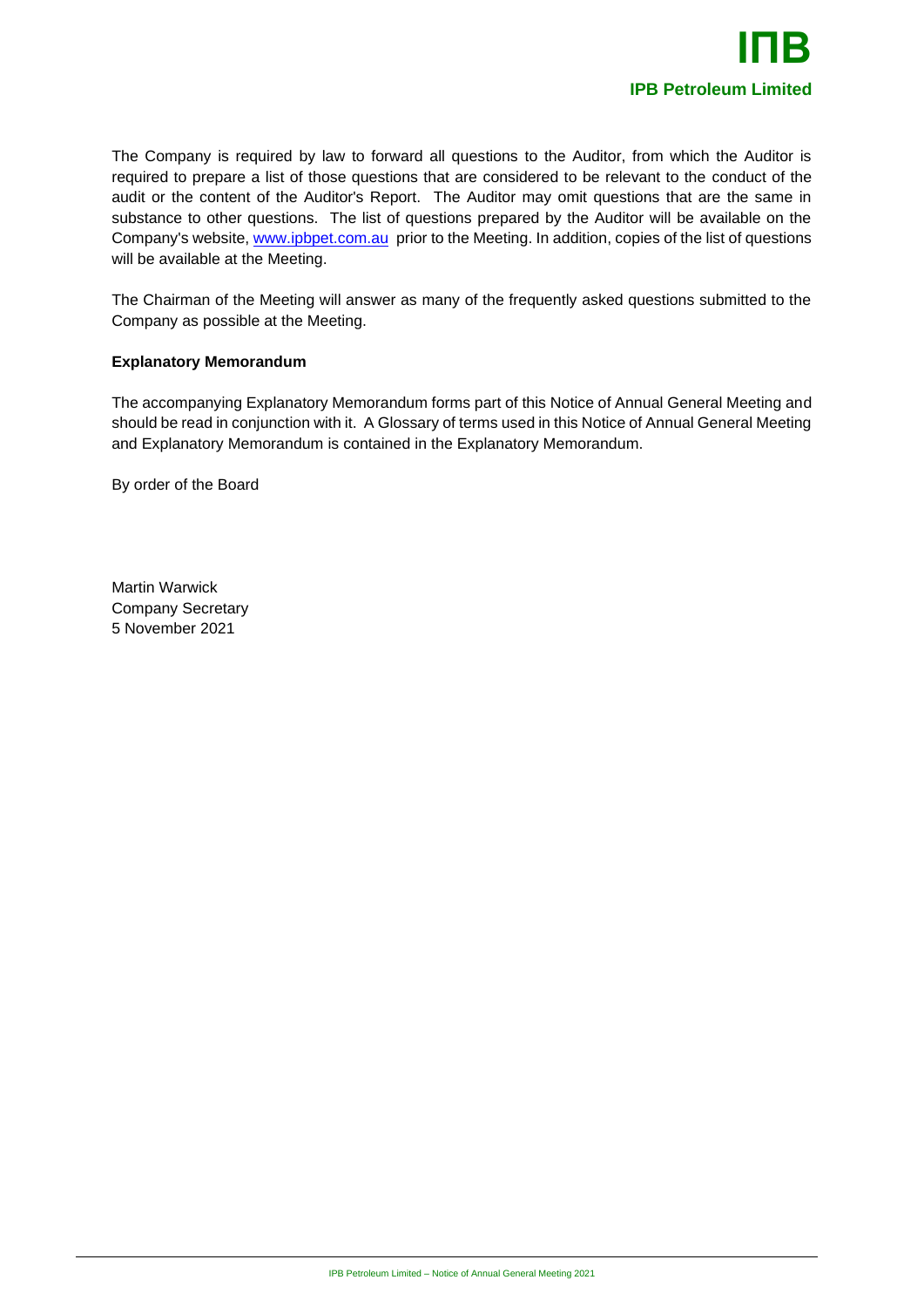# **EXPLANATORY MEMORANDUM**

This Explanatory Memorandum (which is included in, and forms part of, the Notice of Annual General Meeting) is provided to Shareholders to explain the Resolutions to be put to Shareholders at the Annual General Meeting and to assist Shareholders to determine how they wish to vote on the Resolutions.

The 2021 Annual General Meeting of IPB Petroleum Limited will be held at 11:00am on Thursday, 9 December 2021 as a virtual online meeting.

## **1. Annual Financial Report**

The full year results for the Company are available in the 2021 Annual Report sent to those Shareholders who elected to receive the annual report or online at [www.ipbpet.com.au](http://www.ipbpet.com.au/) . Any relevant announcements made by the Company after the date of the 2021 Annual Report will be available on the Company's website at [www.ipbpet.com.au.](http://www.ipbpet.com.au/)

The Corporations Act and the Company's Constitution require the following reports in respect of the financial year of the Company ended on 30 June 2021 to be presented to the Meeting:

- the Financial Report (which includes the Financial Statements and Directors' declaration);
- the Directors' Report (which includes the Remuneration Report); and
- the Auditor's Report.

Except for the non-binding advisory resolution in respect of the Remuneration Report (refer to Resolution 1 below), there is no requirement in the Corporations Act or the Constitution for Shareholders to approve the Financial Report, the Directors' Report or the Auditor's Report.

In accordance with the Corporations Act, Shareholders will be given a reasonable opportunity at the Meeting to ask questions about or make comments on the management or performance of the Company.

The Auditor of the Company is required to attend the Meeting and will be available to take Shareholder's questions relevant to the conduct of the audit, the preparation and content of the Auditor's Report, the accounting policies adopted by the Company in relation to the preparation of the 2021 financial statements of the Company and the independence of the Auditor in relation to the conduct of the audit. The Auditor will also be allowed a reasonable opportunity to answer written questions submitted in accordance with the process described previously.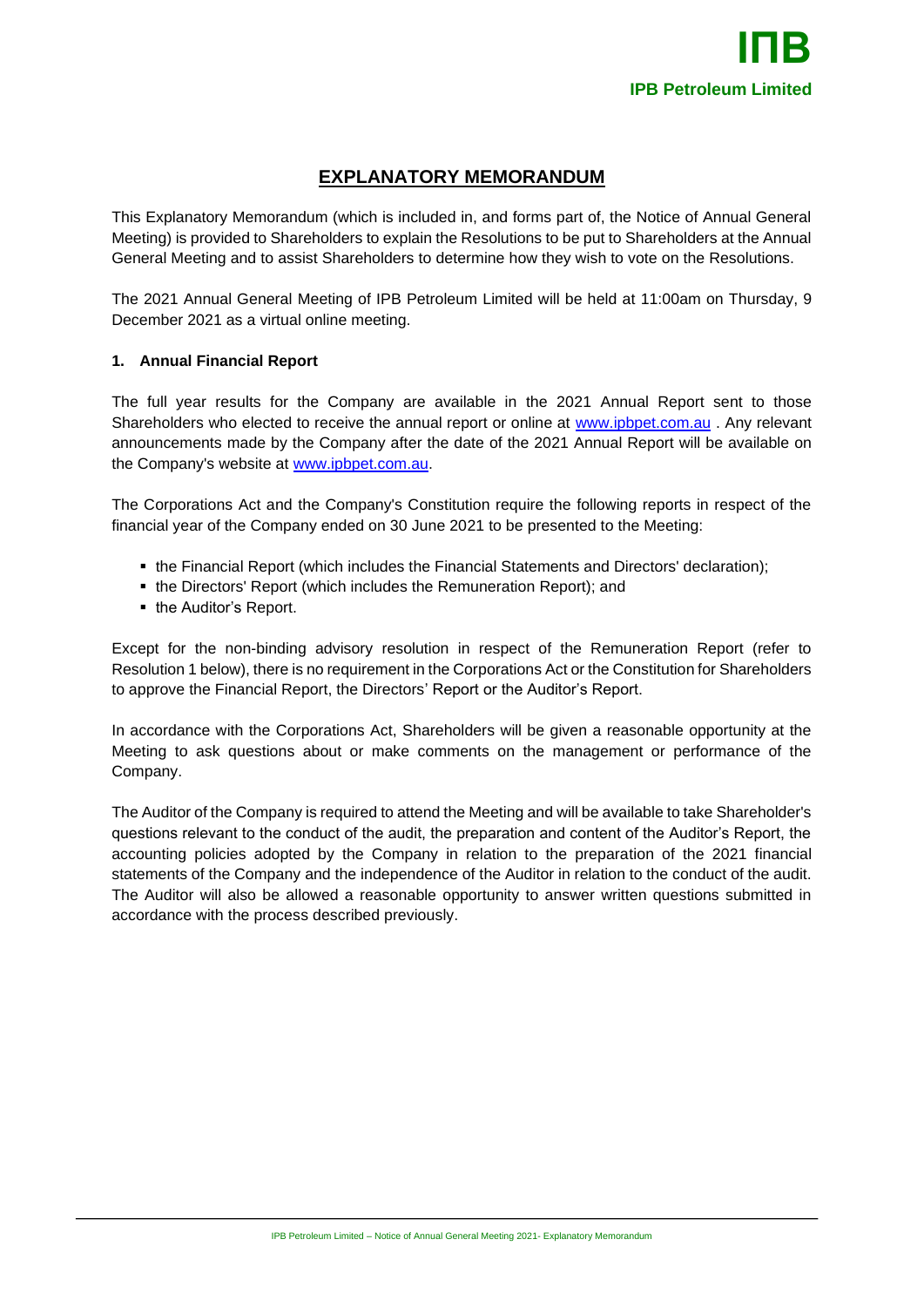### **2. Adoption of the Remuneration Report (Resolution 1)**

The Remuneration Report of the Company for the financial year ended 30 June 2021 is set out in the Directors' Report (included in the 2021 Annual Report) (Remuneration Report).

Shareholders are asked to adopt the Remuneration Report. However, pursuant to amendments to the Corporations Act which took effect from 1 July 2011, if the resolution to adopt the Remuneration Report receives a "no" vote of at least 25% of the votes cast at two consecutive Annual General Meetings, a resolution must then be put to Shareholders at the second AGM as to whether another general meeting of the Company should be held within 90 days at which all Directors (other than the Managing Director), who were in office at the time the Board approved the second Remuneration Report, would need to stand for re-election.

Shareholders will be afforded a reasonable opportunity at the Annual General Meeting to ask questions about or make comments on the Remuneration Report.

#### Recommendation:

Noting that each Director has a personal interest in their own remuneration from the Company (as such interests are described in the Remuneration Report) and, as described in the voting exclusions above, that each Director (or any closely related party of a Director) is excluded from voting their shares on this resolution, the Directors recommend that Shareholders vote in favour of the resolution to adopt the Remuneration Report.

#### **3. Re-election of Director – Mr. Geoffrey King (Resolution 2)**

#### **Non-Executive Director**

#### **Qualifications**

BSc (Hons), GAICD

#### **Experience and Expertise**

Geoffrey King was appointed to the Board in February 2013 as a Non-Executive Director and is also a member of the Audit Committee. He brings over 35 years' experience within the oil and gas industry, having commenced his career with Esso Australia. Mr King then joined BHP Petroleum where he held a number of management positions and was directly involved in oil and gas discoveries at Macedon, Pyrenees, Montara, Argus and Gwydion. He was the Vice President of Exploration Australia/Asia for four years with BHP Billiton and has experience in offshore basins around Australia. With his wealth of knowledge in the Australian market, Mr King also has experience in the oil and gas sector in the United States and South East Asia. He brings a particular insight into the area of exploration in the Browse Basin.

#### Recommendation:

The Directors, other than Mr King, recommend that Shareholders vote in favour of the resolution to reelect Mr King as a Director of the Company.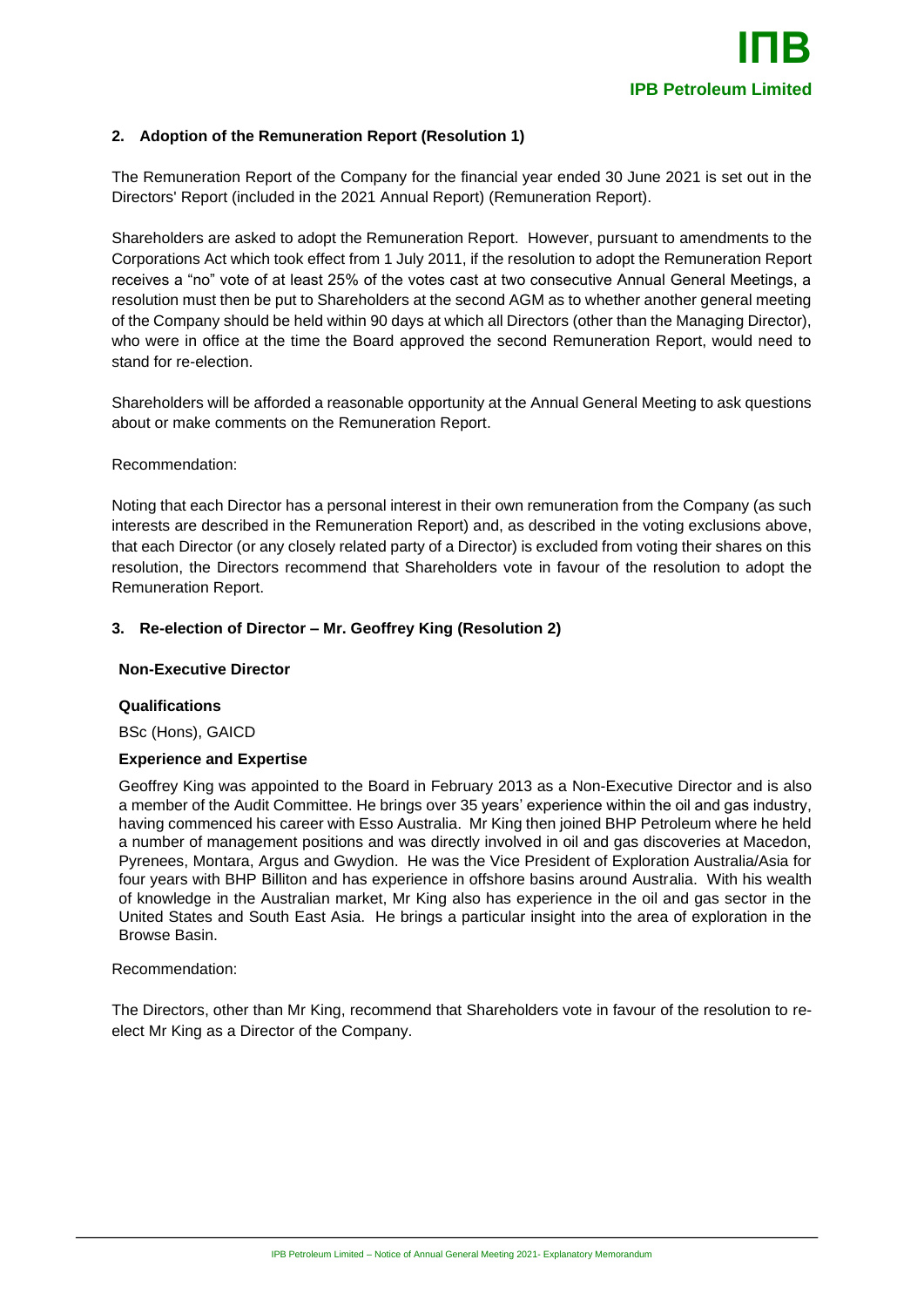

## **Ratification of Issue of Placement Shares (Resolution 3)**

#### **General**

Listing Rule 7.1 provides that a company must not, subject to specified exceptions, issue or agree to issue more securities during any 12 month period than that amount which represents 15% of the number of fully paid ordinary securities on issue at the commencement of that 12 month period.

Listing Rule 7.4 provides that where a company in general meeting ratifies the previous issue of securities made pursuant to Listing Rule 7.1 (and provided that the previous issue did not breach Listing Rule 7.1) those securities will be deemed to have been made with Shareholder approval for the purpose of Listing Rule 7.1.

Of the 50,000,000 Shares issued by the Company, 21,314,513 Shares were issued pursuant to Listing Rule 7.1 and the remaining 28,685,487 were issued pursuant to Listing Rule 7.1A. All 50,000,000 shares were issued on the same date, 6 August 2021 and with all the same conditions, including the issue price of \$0.0175 per share.

The effect of passing Resolution 4 will be to allow the Company to issue securities in the future up to the 15% annual placement capacity set out in Listing Rule 7.1 without obtaining prior Shareholder approval.

Resolution 3 is an ordinary resolution.

The Chairman intends to exercise all available proxies in favour of Resolution 3.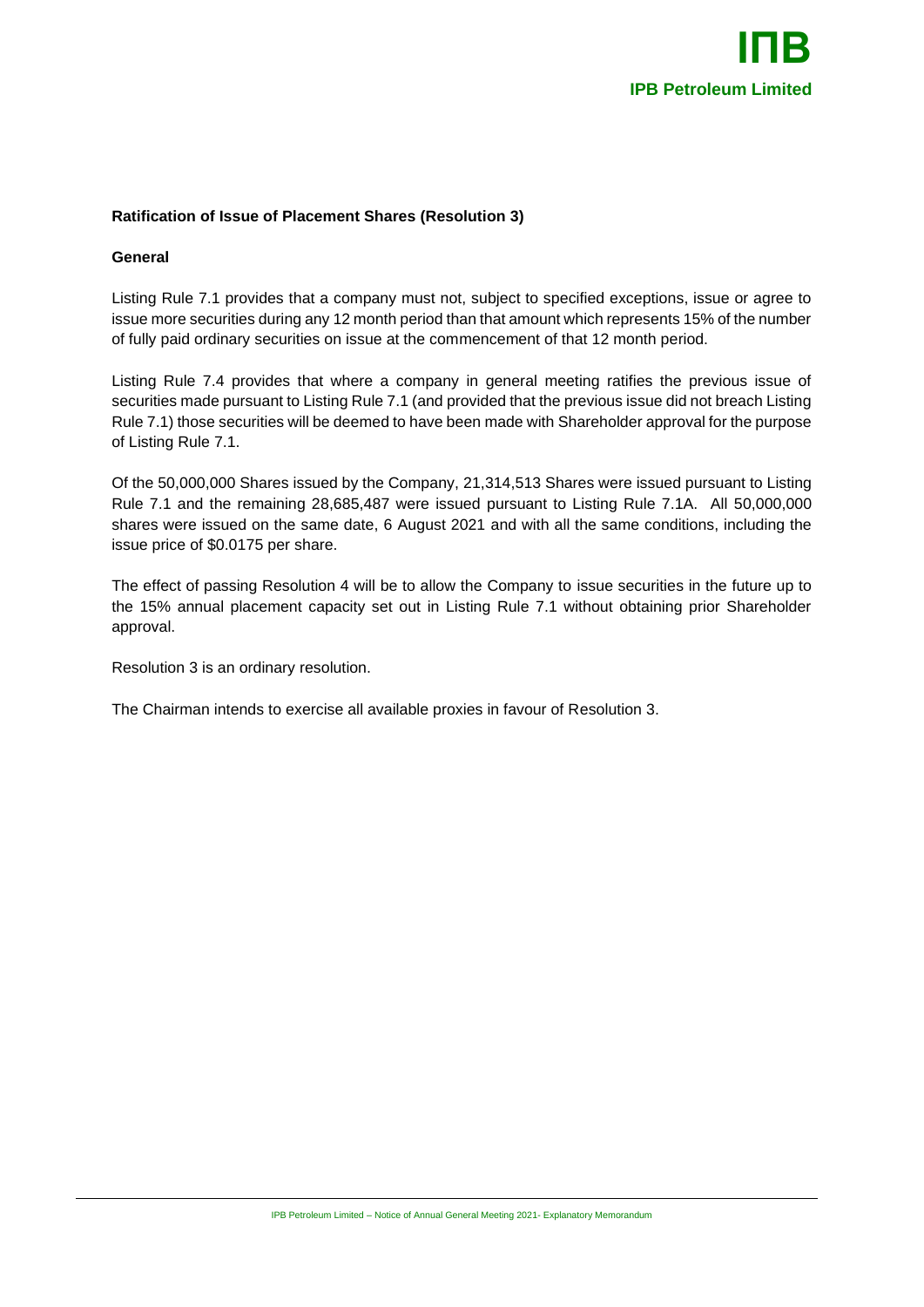## **Specific information required by Listing Rule 7.5**

In accordance with Listing Rule 7.5, information is provided in relation to Shares issued as follows:

- (a) 21,314,513 shares were issued to institutional and sophisticated investors on 6 August 2021 under Listing Rule 7.1.
- (b) 28,685,487 Shares were issued to institutional and sophisticated investors on 6 August 2021 under Listing Rule 7.1A
- (c) The Shares issued pursuant to Listing Rules 7.1 and 7.1A are fully paid ordinary shares in the capital of the Company and rank equally in all respects with the Company's existing Shares on issue on the same terms and conditions as existing Shares.
- (d) The Shares issued pursuant to Listing Rules 7.1 and 7.1A were issued for \$0.0175 per Share, a discount of 24.9% to the closing market price on date of issue and for a total consideration of \$875,000.00.
- (e) The Shares issued were issued to sophisticated and institutional investors under section 708 of the Corporations Act, and placement was managed by Sanlam Private Wealth Ltd.
- (f) The funds raised from the share issue are being used to:
	- (i) Progress ongoing technical studies and analyses supporting farmout activities.
	- (ii) Progress commercial negotiations and funding arrangements.
	- (iii) Progress discussions with regulators and Government for proposed work programmes.
	- (iv) Working capital.
- (g) A voting exclusion statement is included in the Notice for Resolution 3.

#### **Director Recommendation**

The Directors recommend that Shareholders vote in favour of Resolution 3.

The Chairman of the meeting intends to vote undirected proxies in favor of this resolution.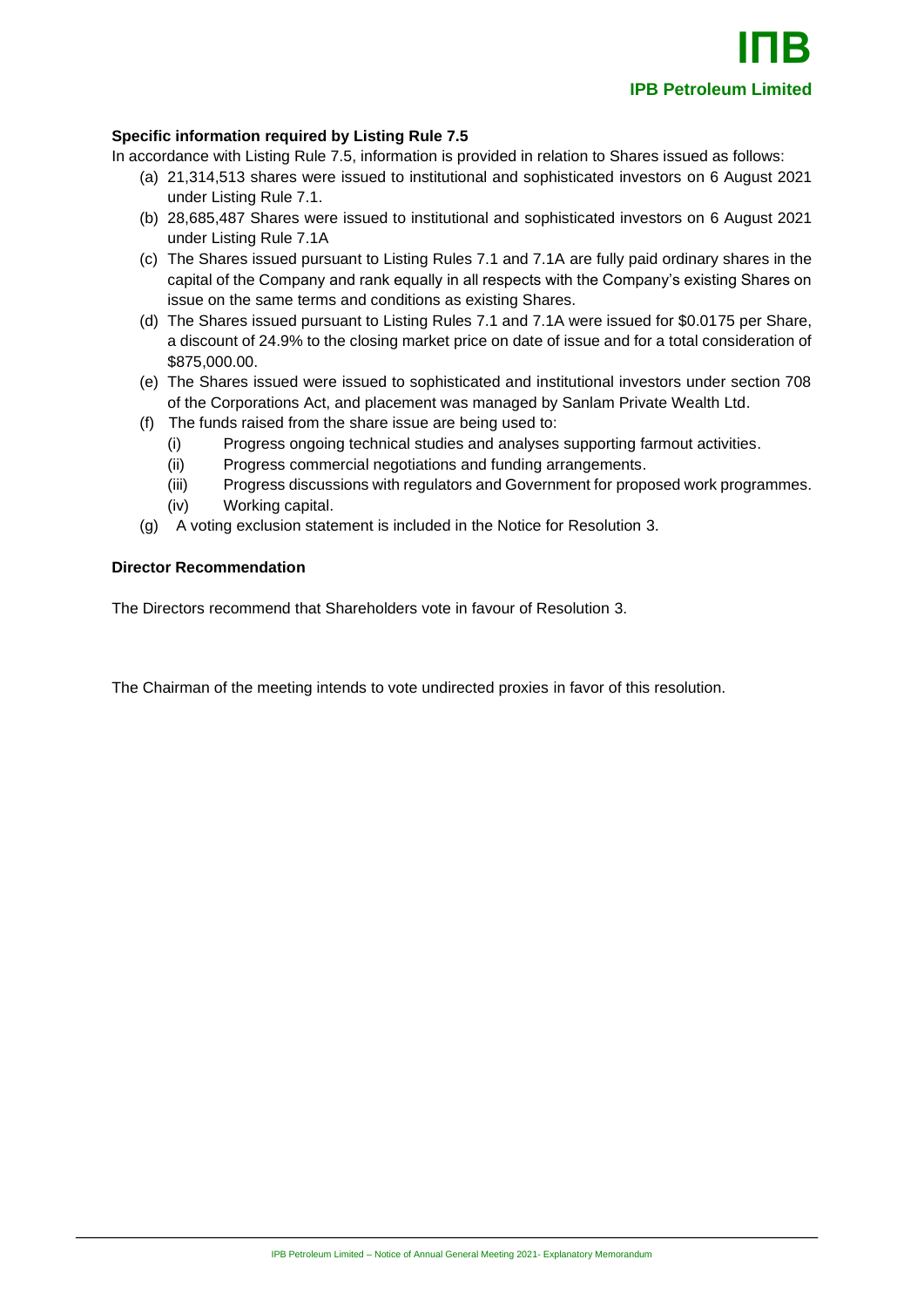## **Approval of Additional 10% Placement Capacity (Resolution 4)**

ASX Listing Rule 7.1A provides that an Eligible Entity may seek Shareholder approval at its annual general meeting to allow it to issue Equity Securities up to 10% of its issued capital over a period up to 12 months after the Annual General Meeting (10% Placement Capacity).

The Company is an Eligible Entity, being a listed company that is not included in the S&P/ASX 300 Index and having a market capitalisation of less than \$300 million.

If Shareholders approve Resolution 4, the number of Equity Securities the Eligible Entity may issue under the 10% Placement Capacity will be determined in accordance with the formula prescribed in ASX Listing Rule 7.1A.2.

The effect of Resolution 4 will be to allow the Company to issue Equity Securities up to 10% of the Company's fully paid ordinary securities on issue under the 10% Placement Capacity during the period up to 12 months after the Meeting, without subsequent Shareholder approval and without using the Company's 15% annual placement capacity available under Listing Rule 7.1.

Resolution 4 is a special resolution. Accordingly, at least 75% of votes cast by Shareholders present and eligible to vote at the Meeting must be in favour of Resolution 4 for it to be passed.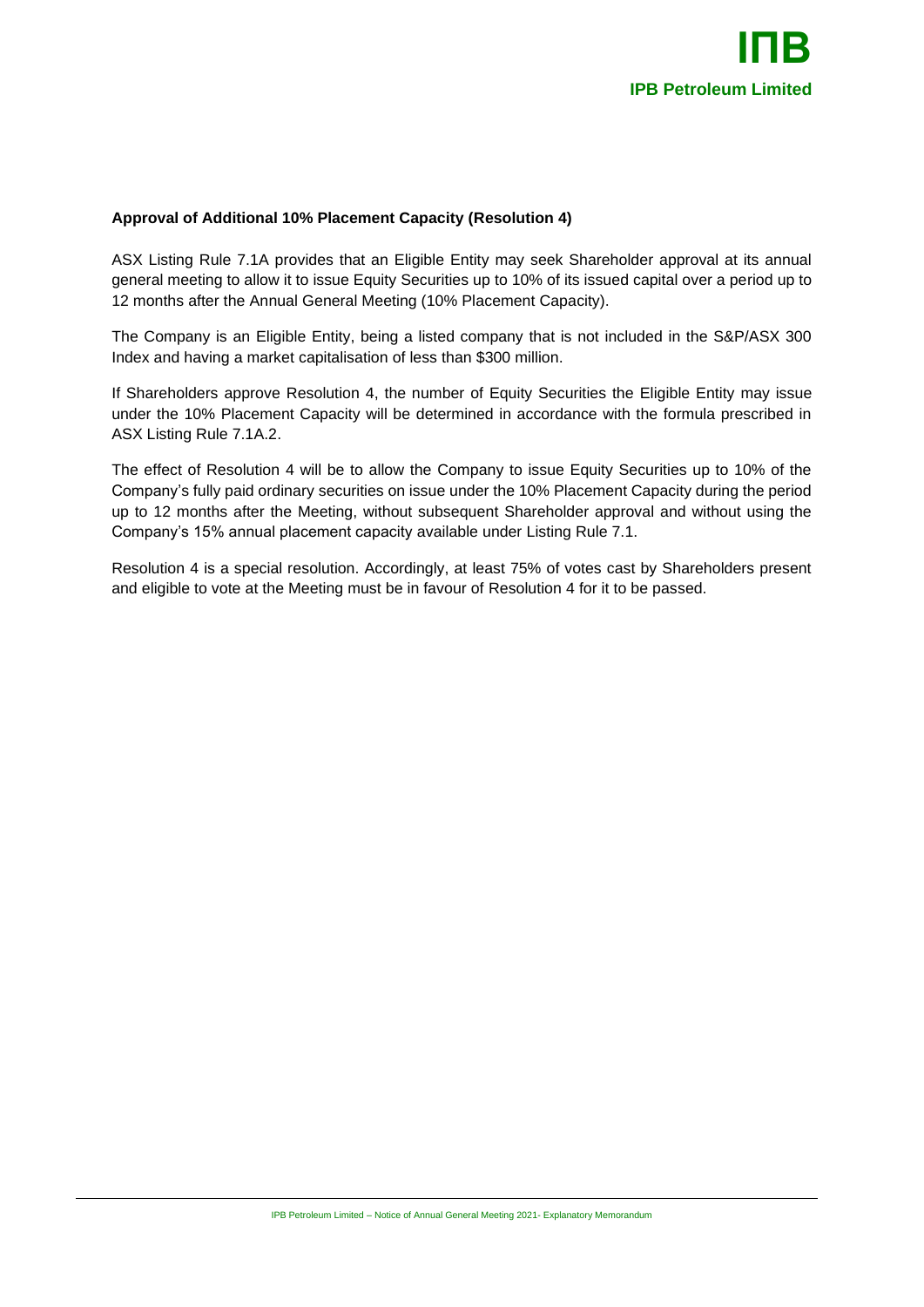#### **Determination of the additional capacity to issue Securities if Resolution 4 is approved.**

ASX Listing Rule 7.1A.2 provides that eligible entities which have obtained shareholder approval at an Annual General Meeting may issue or agree to issue, during the 12 month period after the date of the Annual General Meeting, a number of equity securities calculated in accordance with the following formula:

## *(A x D) – E*

- *A* is the number of fully paid ordinary securities on issue at the commencement of the relevant period,
	- plus the number of fully paid shares issued in the relevant period under an exception in ASX Listing Rule 7.2 other than exception 9, 16 or 17,
	- plus the number of fully paid ordinary securities issued in the relevant period on the conversion of convertible securities within rule 7.2 exception 9 where:
		- o the convertible securities were issued or agreed to be issued before the commencement of the relevant period; or
		- o the issue of, or agreement to issue, the convertible securities was approved, or taken under these rules to have been approved, under Listing Rule 7.1 or Listing Rule 7.4;
	- plus the number of fully paid ordinary securities issued in the relevant period under an agreement to issue securities within Listing Rule 7.2 exception 16 where:
		- o the agreement was entered into before the commencement of the relevant period; or
		- o the agreement or issue was approved, or taken under these rules to have been approved, under ASX Listing Rule 7.1 or 7.4,.
	- plus the number of any other fully paid ordinary securities issued in the relevant period;
	- less the number of fully paid shares cancelled in the relevant period;.

(*Note that A has the same meaning in* ASX *Listing Rule 7.1 when calculating an entity's 15% placement capacity).*

- *D* is 10%
- 

*E* is the number of equity securities issued or agreed to be issued under ASX Listing Rule 7.1A.2 in the relevant period where the issue or agreement has not been subsequently approved by the holders of ordinary securities under ASX Listing Rule 7.4.

In the 12 months before the date of this Notice of Meeting the Company had on issue 336,854,868 Shares and as at 30 September 2021 had a capacity to issue:

50,528,230 equity securities under ASX Listing Rule 7.1 (15% of A); and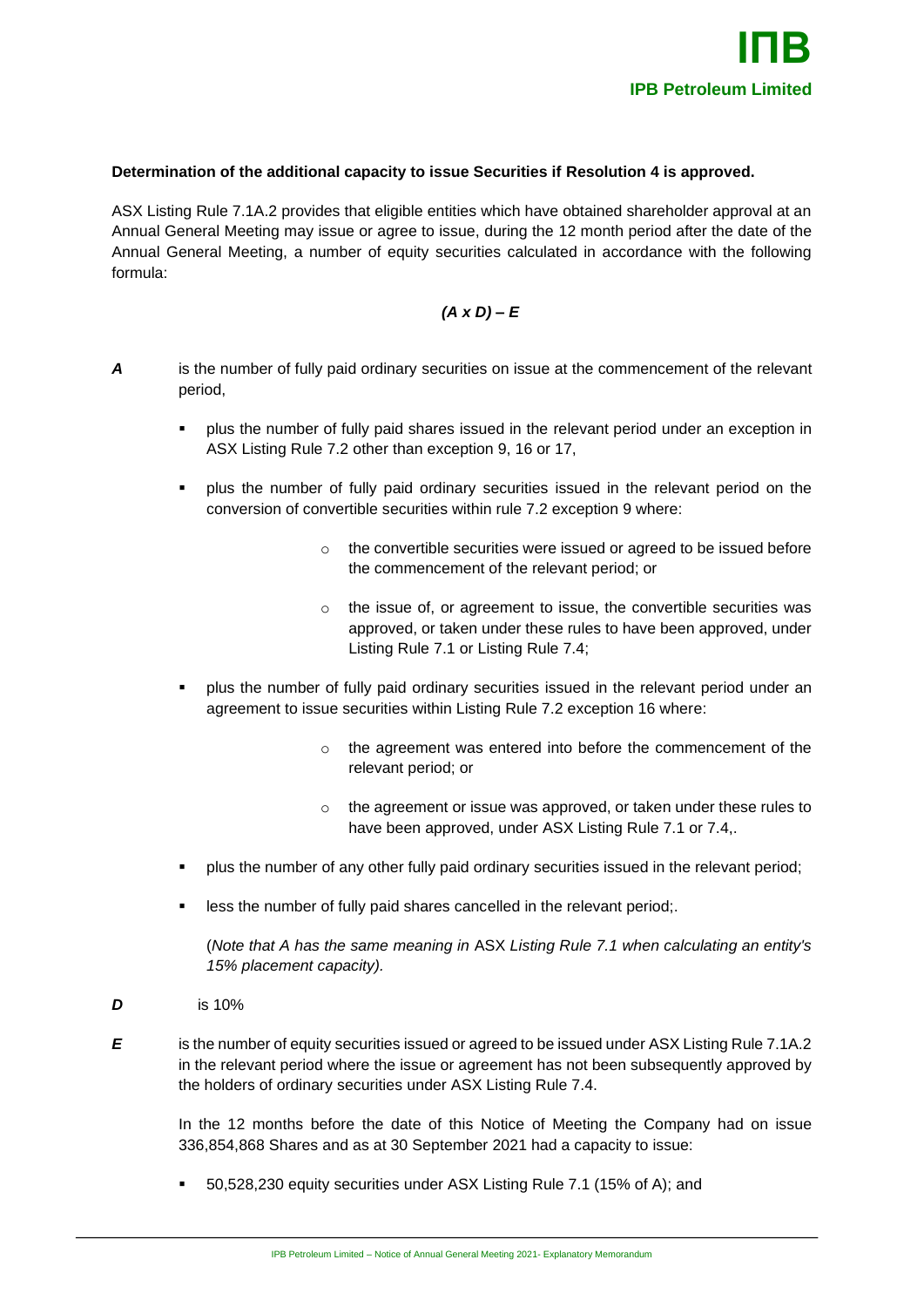

▪ Subject to Shareholder approval being sought under Resolution 4, 33,685,486 equity securities under ASX Listing Rule 7.1A (10% of A).

The actual number of equity securities that the Company will have capacity to issue under ASX Listing Rule 7.1A will be calculated at the date of issue of the equity securities in accordance with the formula prescribed in ASX Listing Rule 7.1A.2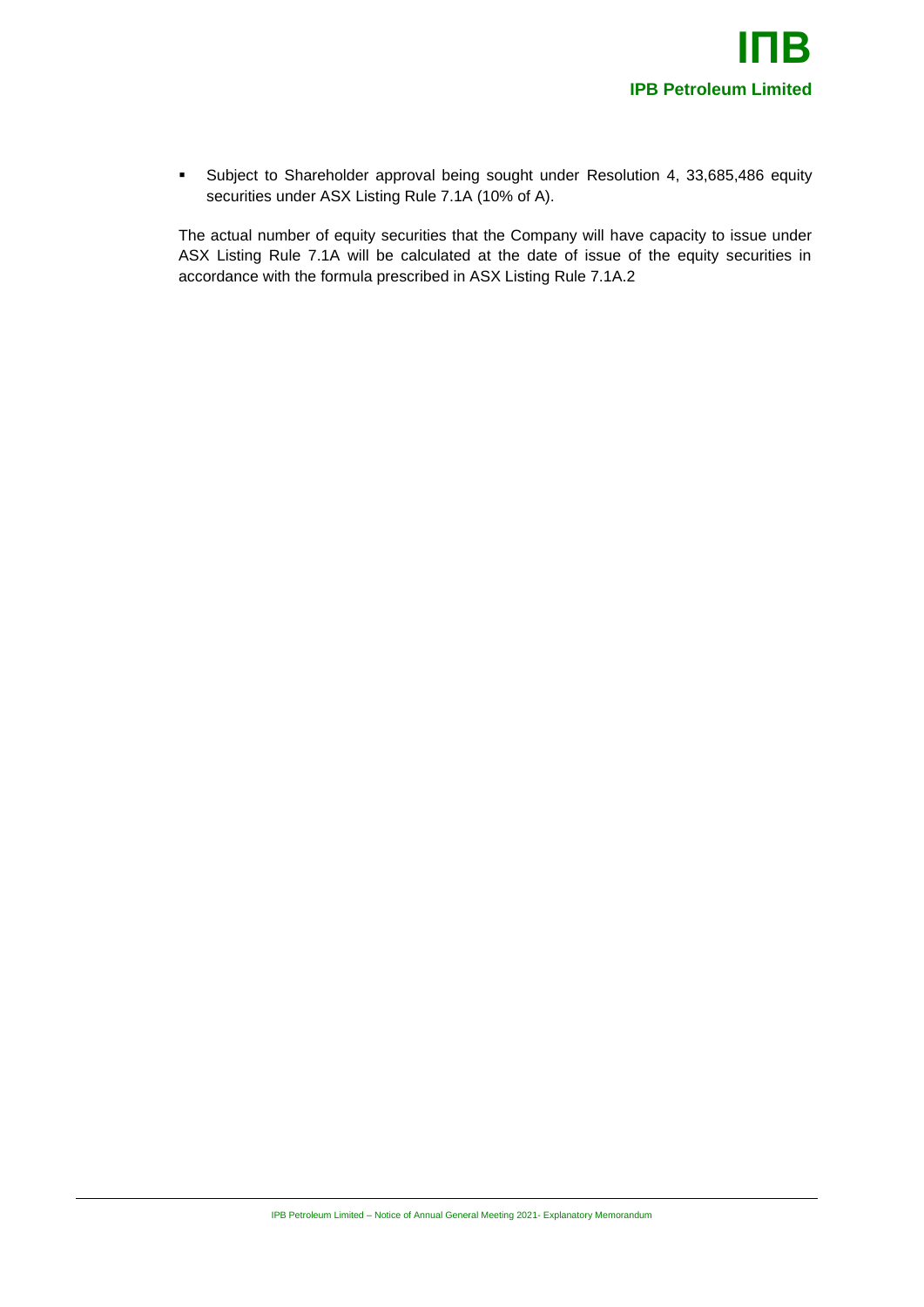#### **Notice requirements for approval under rule 7.1A**

- 1. Minimum price. The Company will only issue equity securities for which the aggregate issue price of the equity securities is 75% or more of the volume weighted average price (VWAP) of equity securities in the same class calculated over the 15 trading days immediately before the date on which the issue price of the equity securities is agreed, or the issue date (if the equity securities are not issued within ten (10) trading days of the date on which the issue price is agreed).
- 2. Risk of economic and voting dilution. Shareholder approval of Resolution 4 and any subsequent issue of Shares pursuant to ASX Listing Rule 7.1A.2 may result in the economic and voting dilution of existing Shareholders. There is a risk that:
	- the market price for the Company's equity securities may be significantly lower on the date of the issue of the equity securities than on the date of the approval at the Meeting under rule 7.1A; and
	- the equity securities may be issued at a price that is at a discount to the market price for Company's equity securities on the issue date.

The impact upon the funds raised and existing shareholder dilution under alternative scenarios of share price and increases in Variable A from the level as at 30 September 2021 is shown in the table below. The table provides a matrix showing the number of Shares issued for a 10% dilution and the funds raised assuming Variable A is as at the 30 September 2021 level, 50% lower and 100% higher and assuming the placement Share price is at the approximate current share price of 3.0¢ (Share price as at 30 September 2021), half the Current Price at 1.5¢ and double the Current Price at 6.0¢.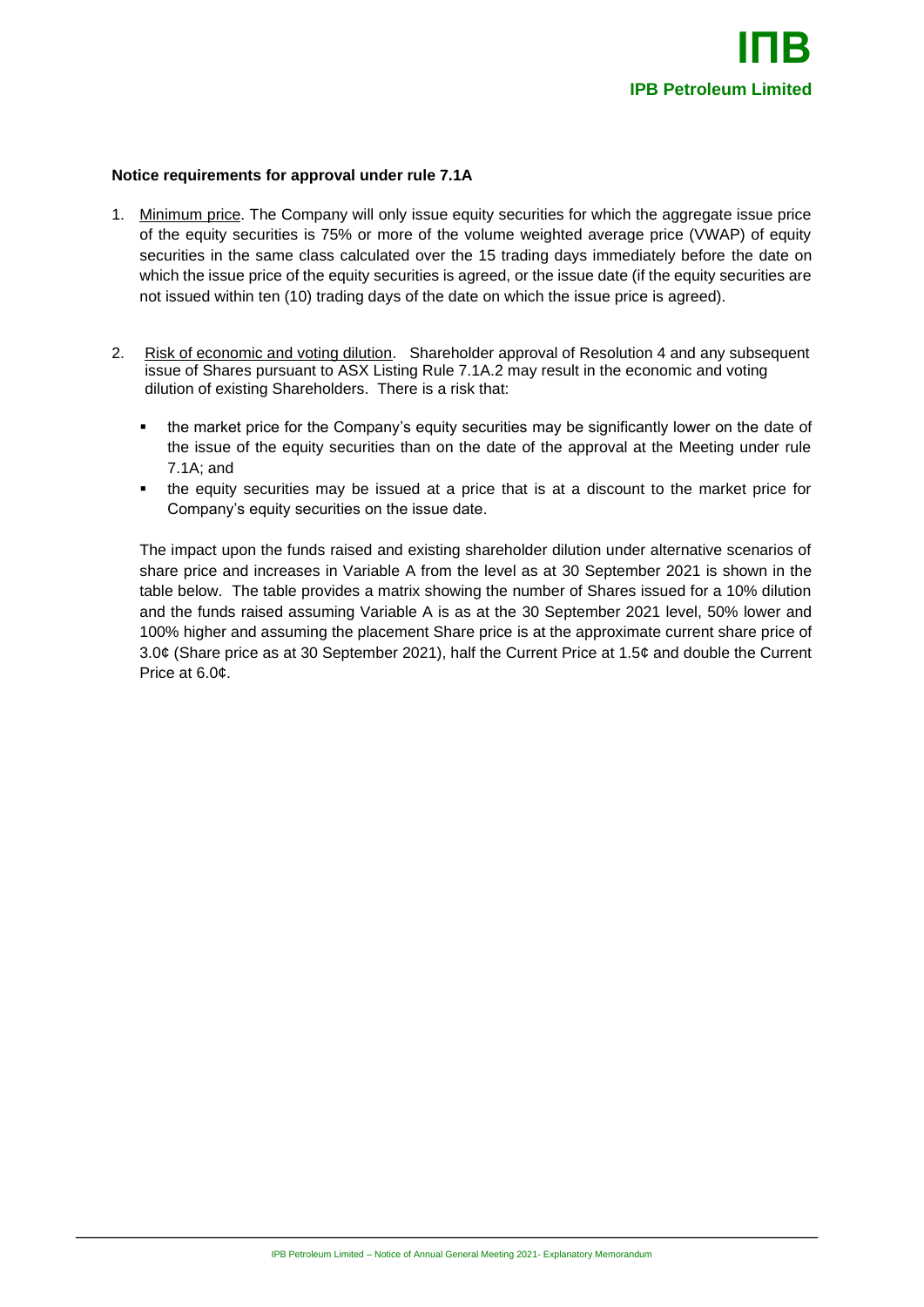| Variable A                 | <b>Dilution</b>                    |                         |                |                    |
|----------------------------|------------------------------------|-------------------------|----------------|--------------------|
| in LR 7.1A.2               | <b>Share Price</b>                 | $$0.03/2 = $0.015$      | \$0.03         | $$0.03^*2 = $0.06$ |
|                            | 30<br>September<br>(as at<br>2021) | <b>Half Share Price</b> | Share<br>Price | Double Share Price |
| <b>Current</b>             | 10% Voting Dilution                | 33,685,486              | 33,685,486     | 33,685,486         |
| Variable A                 | <b>Funds Raised</b>                | \$505,282               | \$1,010,564    | \$2,021,129        |
| 50% Increase in Variable A | 10% Voting Dilution                | 50,528,229              | 50,528,229     | 50,528,229         |
|                            | <b>Funds Raised</b>                | \$757,923               | \$1,515,846    | \$3,031,693        |
| 100% Increase in           | 10% Voting Dilution                | 67,370,972              | 67.370.972     | 67,370,972         |
| Variable A                 | <b>Funds Raised</b>                | \$1,010,564             | \$2,021,129    | \$4,042,258        |
|                            |                                    |                         |                |                    |

The table has been prepared on the following assumptions:

- a) The Company issues the maximum number of equity securities available if the additional 10% placement capacity is permitted by shareholders approving Resolution 4.
- b) No Options are issued and exercised into Shares before the date of the issue of the equity securities;
- c) The 10% voting dilution reflects the aggregate percentage dilution against the issued share capital at the time of issue. This is why the voting dilution is shown in each example as 10%.
- d) The table shows only the effect of issues of Securities under ASX Listing Rule 7.1A, not under the 15% placement capacity under ASX Listing Rule 7.1.

The issue of equity securities under the 10% Placement Facility consists only of Shares. If the issue of equity securities includes Options or other convertible securities, it is assumed that those Options or other convertible securities are exercised into Shares for the purpose of calculating the voting dilution effect on existing Shareholders.

An approval under Listing Rule 7.1A commences on the date of the annual general meeting at which the approval is obtained and expires on the first to occur of the following.

- (a) The date that is 12 months after the date of the annual general meeting at which the approval is obtained.
- (b) The time and date of the entity's next annual general meeting.
- (c) The time and date of the approval by holders of the eligible entity's securities of a transaction under Listing Rule 11.1.2 or Listing Rule 11.2.
- (a) The Company may seek to issue the equity securities for cash consideration where the Company intends to use the funds raised towards an acquisition of new assets or investments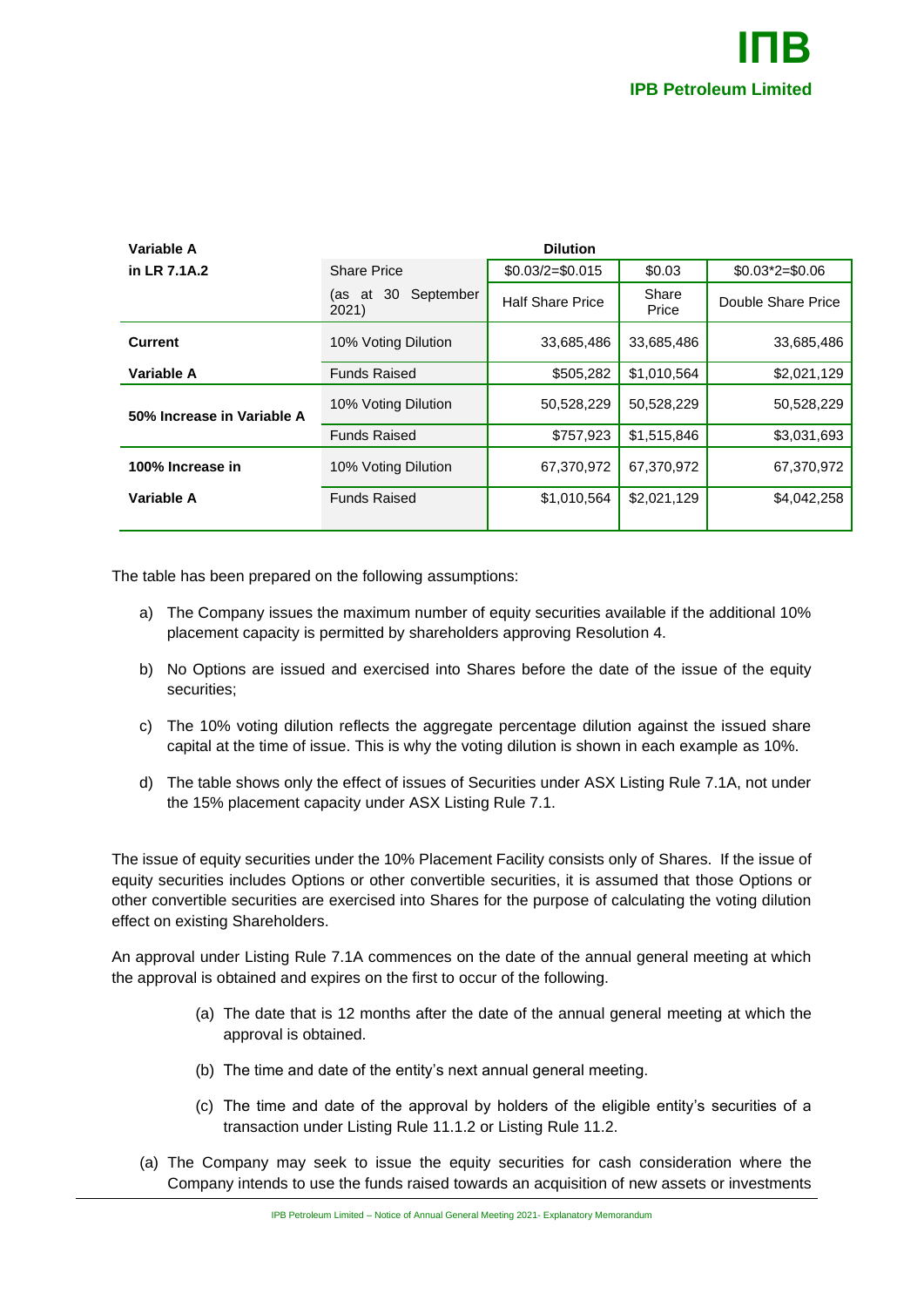(including expenses associated with such acquisition, continued expenditure on the Company's current business and/or general working capital, farmout related activities and on-going permit study work and seismic testing.

The Company will comply with the disclosure obligations under Listing Rules 7.1A(4) upon issue of an equity securities.

The Company's allocation policy is dependent on the prevailing market conditions at the time of any proposed issue pursuant to the 10% placement facility. The identity of the allottees of equity securities will be determined on a case by case basis having regard to the circumstances, including but not limited to the following:

- $\circ$  The methods of raising funds that are available to the Company, including but not limited to, rights issue or other issue in which existing security holders may participate;
- o The effect of the issue of the equity securities on the control of the Company;
- o The financial situation and solvency of the Company; and
- o Advice from corporate, financial and brokers advisers (if applicable).
- The allottees under the 10% placement facility have not been determined at the date of this Notice but may include existing substantial Shareholders and/or new Shareholders who are not related parties or associates of a related party of the Company.
- Further, if the Company is successful in acquiring new businesses, assets or investments, it is likely that the allottees under the 10% placement facility will be the vendors of the new businesses, assets or investments.
- A voting exclusion statement is included in the Notice. At the date of this Notice, the Company has not approached any particular existing Shareholder or security holder or an identifiable class of existing security holder to participate in the issue of equity securities. No existing Shareholder's votes will therefore be excluded under the voting exclusion in this Notice.

#### **Additional notice requirements for approval under rule 7.3A.6**

- (a) The total number of equity securities issued in the 12 months preceding the date of this Notice of Meeting was 28,685,487 which represents 10.00% of the total number of equity securities of 286,854,868 on issue on the commencement of that 12 month period.
- (b) The details of the equity issue referred to in (a) above are as follows:-
	- The number of equity securities issued was 28,685,487.
	- The classes of equity securities issued were 28,685,487 ordinary Shares being any Shares that are not preferred Shares and do not have any predetermined dividend amounts. An ordinary Share represents equity ownership in a company and entitles the owner to a vote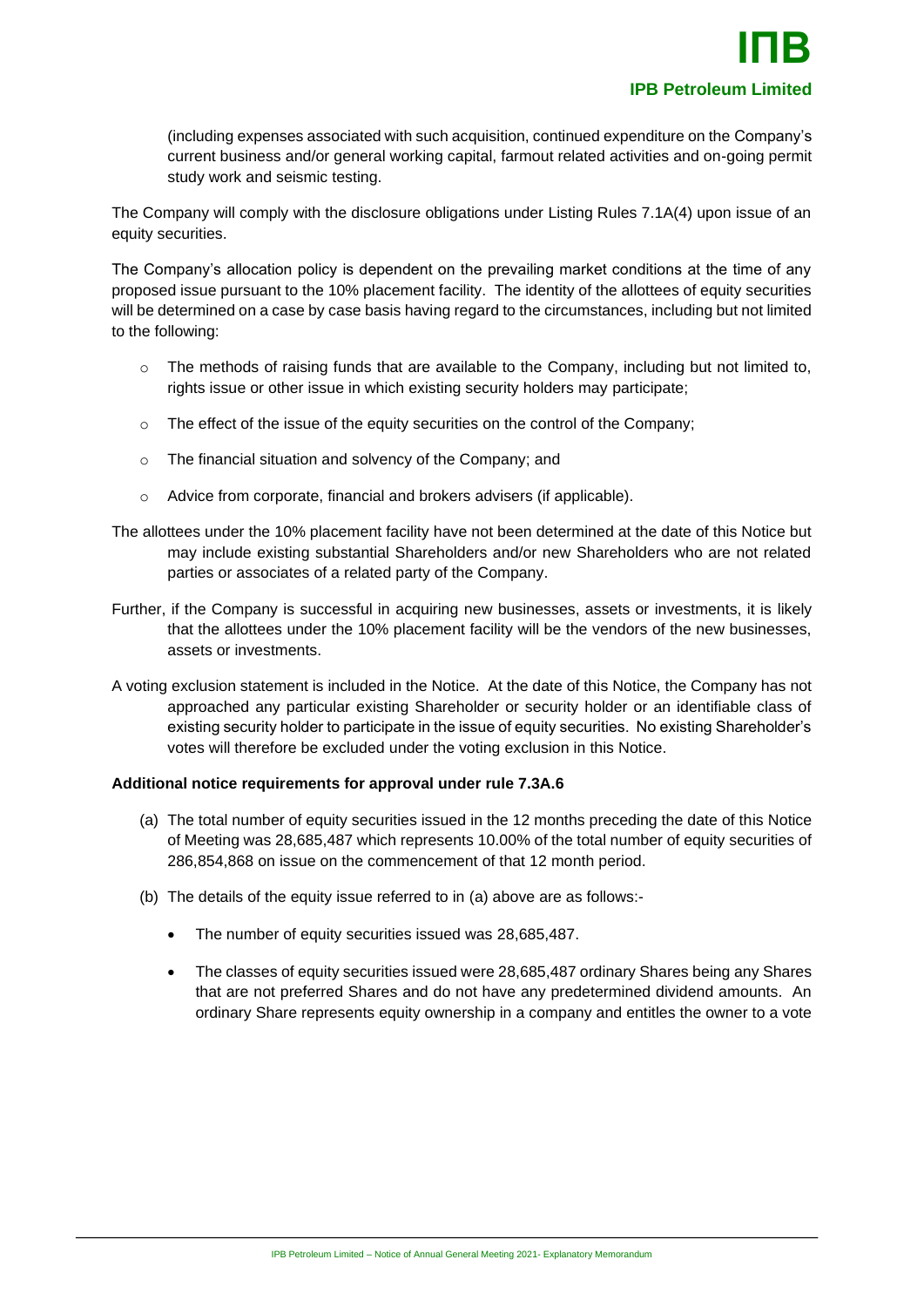in matters put before the shareholders in proportion to their percentage ownership of the company.

- The basis on which those persons who received ordinary Shares was determined was there status as institutional or sophisticated investors.
- The price the ordinary Shares were issued was \$0.0175 per security which represented a discount of \$0.0058 per share on the market price of the closing date prior to the date of the equity issue.
- The cash consideration received was \$875,000 less brokerage and management fees. Funds raised were to be applied towards:
	- Progress pre FID drilling planning and testing works for WA-424-P, requisite regulatory approval applications, environmental planning, engineering studies and commercial negotiations and proposed debt funding activities.
	- Farmout related activities.
	- Ongoing permit study work and seismic EP works
	- General working capital and administration purposes.

The Directors recommend that Shareholders vote in favour of this resolution.